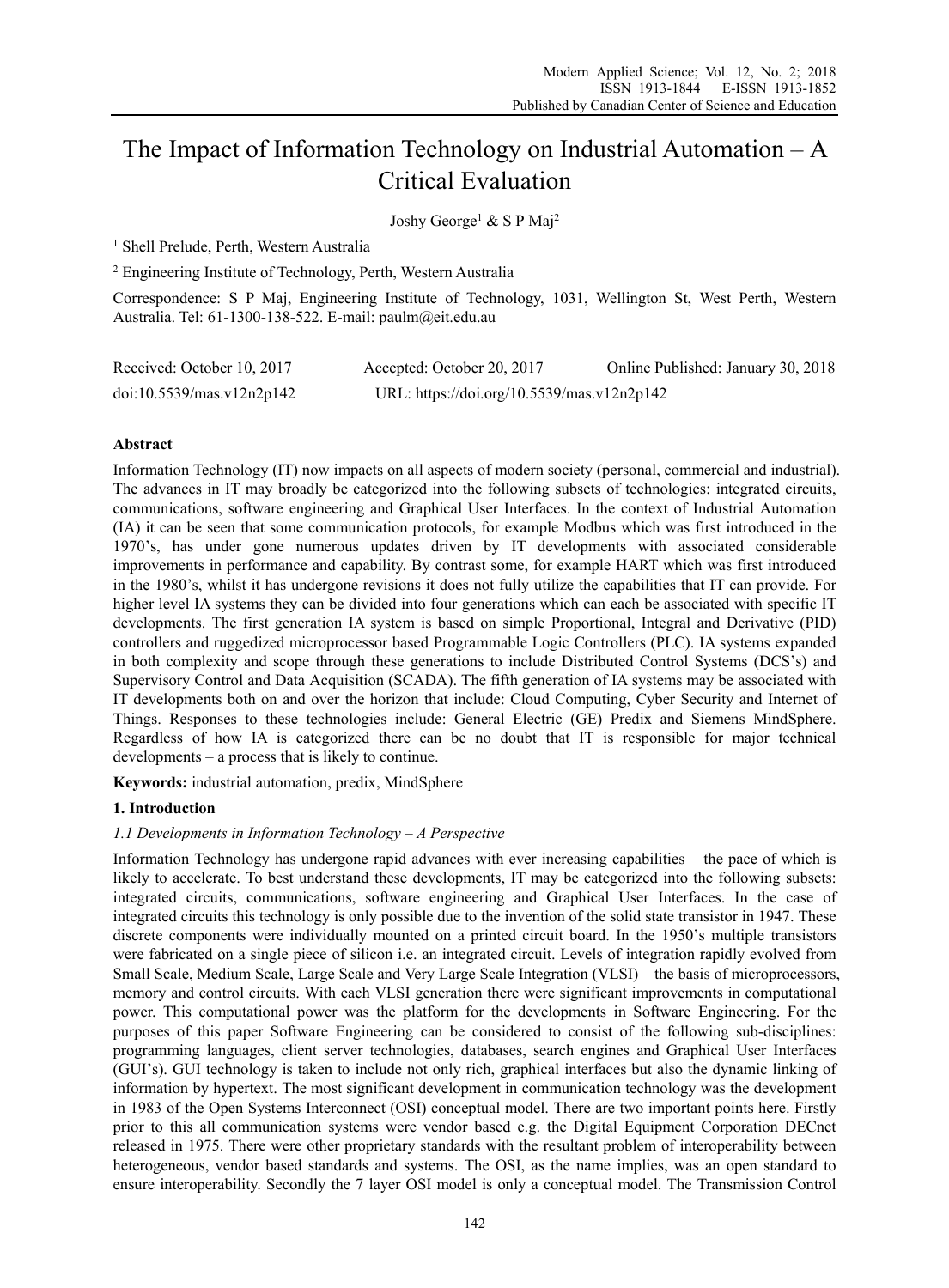Protocol/Internet Protocol (TCP/IP) was developed in the early 1970's prior to the OSI model. However by the 1980's TCP/IP was widely and universally accepted as the first practical implementation of the OSI model. Significantly these developments in IT are convergent. This can be illustrated by the development of GUI technologies. In the early Personal Computers (PC's) the user interface was only text (green) on a black background. Increases in computational power allowed the introduction of pull down menu's then colours and finally rich user interfaces. Significantly these interfaces include the use of hypertext thereby linking information on a user's screen on a global basis via TCP/IP. Developments in IT both on and over the horizon include: Cloud Computing, Cyber Security and Internet of Things (IoT). It is problematic to determine exactly when a new IT development transitions from over the horizon to on the horizon. For example, IOT was first developed about a decade ago but only now is its deployment becoming a reality. The question is 'how have developments affected Industrial Automation systems?' and what is likely to occur next?

## **2. Method**

IA has been divided into two main sections – IA protocols and IA systems. Each of these was then analyzed in detail to determine how developments in IT have driven changes in IA.

#### **3. Results**

#### *3.1 IA Protocols*

Thirty different IA were analyzed with respect to year of introduction and, as a first crude benchmark the maximum speed (Table 1).

| Protocol                   | <b>Developer</b>                      | <b>First Introduced</b>  | <b>Maximum Speed</b> |
|----------------------------|---------------------------------------|--------------------------|----------------------|
| <b>Industrial Ethernet</b> | Xerox                                 | 1976                     | 10 Gbps              |
| Modbus                     | Modicon                               | 1970                     | 38 Kbps              |
| Modbus TCP/IP              | Modicon                               | 1999                     | 100 Mbps             |
| Modbus RTU                 | Modicon                               | 1979                     | 19.2 Kbps            |
| Modbus Plus                | Modicon                               | 1991                     | 57.6 Kbps            |
| <b>HART</b>                | Emerson                               | 1986                     | 1.2 Kbps             |
| <b>SDS</b>                 | Honeywell                             | 1994                     | 1 Mbps               |
| Fieldbus                   | <b>Fieldbus Foundation</b>            | 1995                     | 100 Mbps             |
| CAN Open                   | <b>CAN</b> Automation                 | 1993                     | 20 Kbps              |
| $AS-i$                     | Factory Automation Suppliers, Germany | 1994                     | 167.5                |
| <b>BSAP</b>                | <b>Bristol Babcock</b>                |                          | 250 Kbps             |
| CC Link                    | Mistubishi Electric                   | 1997                     | 1 Gbps               |
| <b>CIP</b>                 | <b>ODVA</b>                           | 1992                     |                      |
| EtherCAT                   | <b>Beckoff</b>                        | 2015                     |                      |
| EGD                        | <b>GE</b> Fanuc                       | 1998                     |                      |
| Ethernet/IP                | Rockwell Automation                   | 2001                     |                      |
| HostLink                   | Omron                                 |                          | 9600 Bps             |
| Optomux                    | Opto22                                | 1982                     | 38.4 Kbps            |
| Pie-P                      |                                       |                          |                      |
| Profibus                   | Profibus International                | 1989                     | 500 Kbps             |
| Profinet IO                | Profibus International                |                          |                      |
| Rapienet                   | <b>LSIS</b>                           |                          | 100 Mbps to 1 Gbps   |
| <b>SERCOS III</b>          | Sercos International                  | 2003                     | 100 Mbps             |
| <b>SERCOS</b> Interface    | <b>VDW/ZVEI</b>                       | 1987                     |                      |
| <b>GE-SRTP</b>             | <b>GE</b> Fanuc                       | $\overline{\phantom{0}}$ |                      |
| <b>MPI</b>                 | Seimens                               | 1991                     |                      |
| ControlNet                 | Rockwell Automation                   | 1997                     | 5 Mbps               |
| $DF-I$                     | Rockwell Automation                   |                          |                      |
| DeviceNet                  | Rockwell Automation                   | 1994                     | 500 Kbps             |
| DirectNet                  | Koyo                                  | 1999                     | 38.4 Kbps            |

Table 1. Industrial Automation Protocols

IA protocols were then analyzed in the context of developments based on the 7 layer OSI model (and where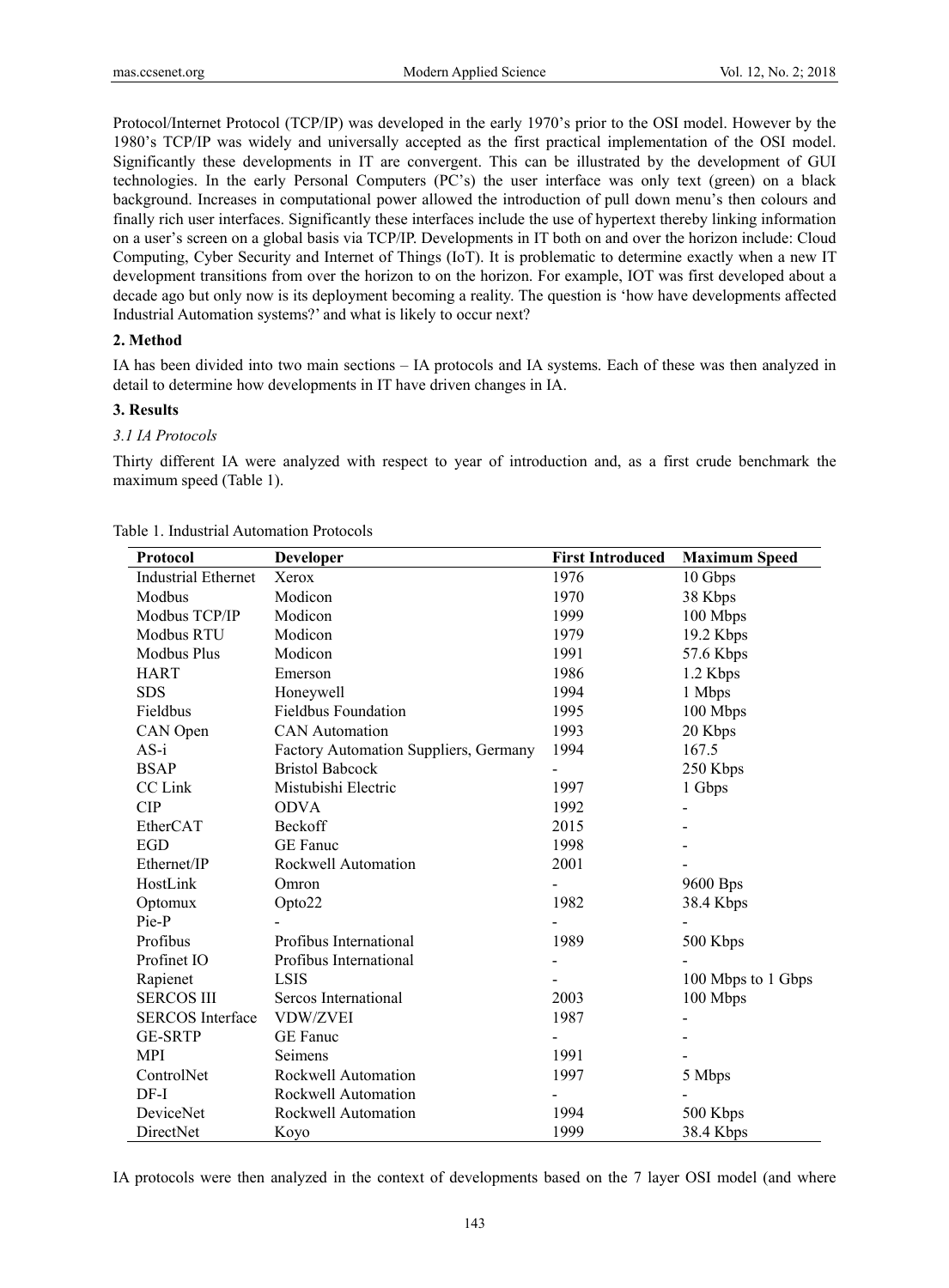appropriate the TCP/IP implementation (table 2). It can be seen that some IA protocols have developed over time with significant improvements in bandwidth from initial speeds of kbps to Gbps. By contrast some protocols, though there have been revisions no significant developments were found. For example, HART was initially capable of 1.2kps and even with revision 7 in 2007 this bandwidth remains the same. That is not to say HART is of no use, rather it is a technology with advantages and disadvantages and employed accordingly. Also HART revisions added more features to the first version. The changes like long tag identification and wireless HART were implemented in each revision.

To illustrate the underlying IT developments, it is instructive to consider Ethernet (and Industrial Ethernet) and Modbus. Ethernet. The Ethernet communications protocol initially was based on co-axial cable capable of 1 Mbps in half duplex mode employing the Carrier Sense Multiple Access/Collision Detection (CSMA/CD) protocol. This rapidly evolved to Unshielded Twisted Pair (UTP) cabling with connectivity via a Switch thereby allowing virtual point to point full duplex running at 200Mbps thereby replacing the inefficient CSMA/CD protocol. The use of an intelligent switch provided a higher level of network management that included Virtual Private Networks and Security protocols. UTP cabling has been superseded by fiber optic with the advantages of immunity to electromagnetic interference; long spans between nodes and, in the case of single mode fiber, in excess of 10Gbps. The Modbus protocol was introduce in 1970 with a bandwidth of 32kbps. This protocol progressively evolved to Modbus TCP/IP with Gbps capability.

| Protocol               | <b>Introduced</b> | OSI layer 1                                                        | <b>OSI</b> layer 2                                                                 | OSI 3, 4, 5, 6                                                                        | OSI <sub>7</sub>                                                     |
|------------------------|-------------------|--------------------------------------------------------------------|------------------------------------------------------------------------------------|---------------------------------------------------------------------------------------|----------------------------------------------------------------------|
| Industrial<br>Ethernet | 1976              | Coaxial<br>cable<br>CSMA/CD<br>i.e.<br>half duplex<br>1Mbps        | No implementation                                                                  | N <sub>0</sub><br>Implementation                                                      |                                                                      |
| Modbus                 | 1970              | <b>RS485</b><br>38 Kbps                                            | MODBUS serial line<br>protocol<br>(vendor<br>based)                                | No implementation                                                                     | Modbus<br>Application<br>layer                                       |
| <b>HART</b>            | 1986              | <b>Bell 202</b><br>1.2 Kbps                                        | Hart Protocol                                                                      | No Implementation                                                                     | <b>HART</b>                                                          |
| Fieldbus               | 1995              | Physical layer                                                     | Data Link layer                                                                    |                                                                                       | FAS Sub-layer<br>FMS Sub-Layer                                       |
| CAN Open               | 1993              | CAN<br>physical<br>(ISO)<br>layer<br>11898:2003)                   | CAN data link layer<br>(ISO 11898:2003)                                            | CANopen application layer and<br>communication<br>profile<br>and<br>CANopen framework | Application                                                          |
| $AS-i$                 | 1994              | Cable,<br>Physical:<br>power supply,<br>data<br>decoupling,<br>APM | Link:<br>Data<br>Data<br>telegram, start and<br>end bit, parity, error<br>handling |                                                                                       | Application:<br>Message,<br>cycle, profiles,<br>automatic addressing |
| <b>BSAP</b>            | $\sim$            | RS422,<br>RS232,<br>RS423, or RS485                                | Link control                                                                       | Network<br>control<br>Transport<br>end-to-end                                         |                                                                      |
| CIP                    | 1992              | <b>IEEE 802.3</b>                                                  | <b>IEEE 802.3</b>                                                                  | IP<br>TCP/UDP                                                                         | <b>CIP</b>                                                           |
| EtherCAT               | 2015              | Ethercat Ethernet<br>physical layer                                | Ethercat MAC                                                                       | IP(Layer 3)<br>TCP/UDP(Layer 4)                                                       | Standard data/Real data                                              |
| CC Link                | 1997              | <b>IEEE 802.3z</b>                                                 | <b>IEEE 802.3</b>                                                                  | Transient<br>transmission/Cyclic<br>transmission                                      | Common object Access/<br>Network<br>oriented<br>common memory        |
| Profibus               | 1989              | Fibre<br>RS484,<br>Optic, MBP                                      | <b>FDL</b>                                                                         |                                                                                       | $DP-V0/$<br><b>FMS</b><br>DP-V1/DP-V2                                |
| Profinet IO            |                   | Standard<br>Fast<br>Ethernet<br>IEEE 802.3-                        | <b>Fast Ethernet</b>                                                               | Profinet Realtime Channel                                                             | Profinet<br>Application<br>Layer                                     |
| Rapienet               |                   | Ethernet                                                           | Rapienet MAC                                                                       |                                                                                       | HTTP/FTP                                                             |
| Ethernet/IP            | 2001              | Ethernet Physical                                                  | 802.3<br>Ethernet                                                                  | IP(3)                                                                                 | CIP Application layer                                                |

| Table 2. Developments of Industrial Automation Protocols |  |  |  |  |
|----------------------------------------------------------|--|--|--|--|
|----------------------------------------------------------|--|--|--|--|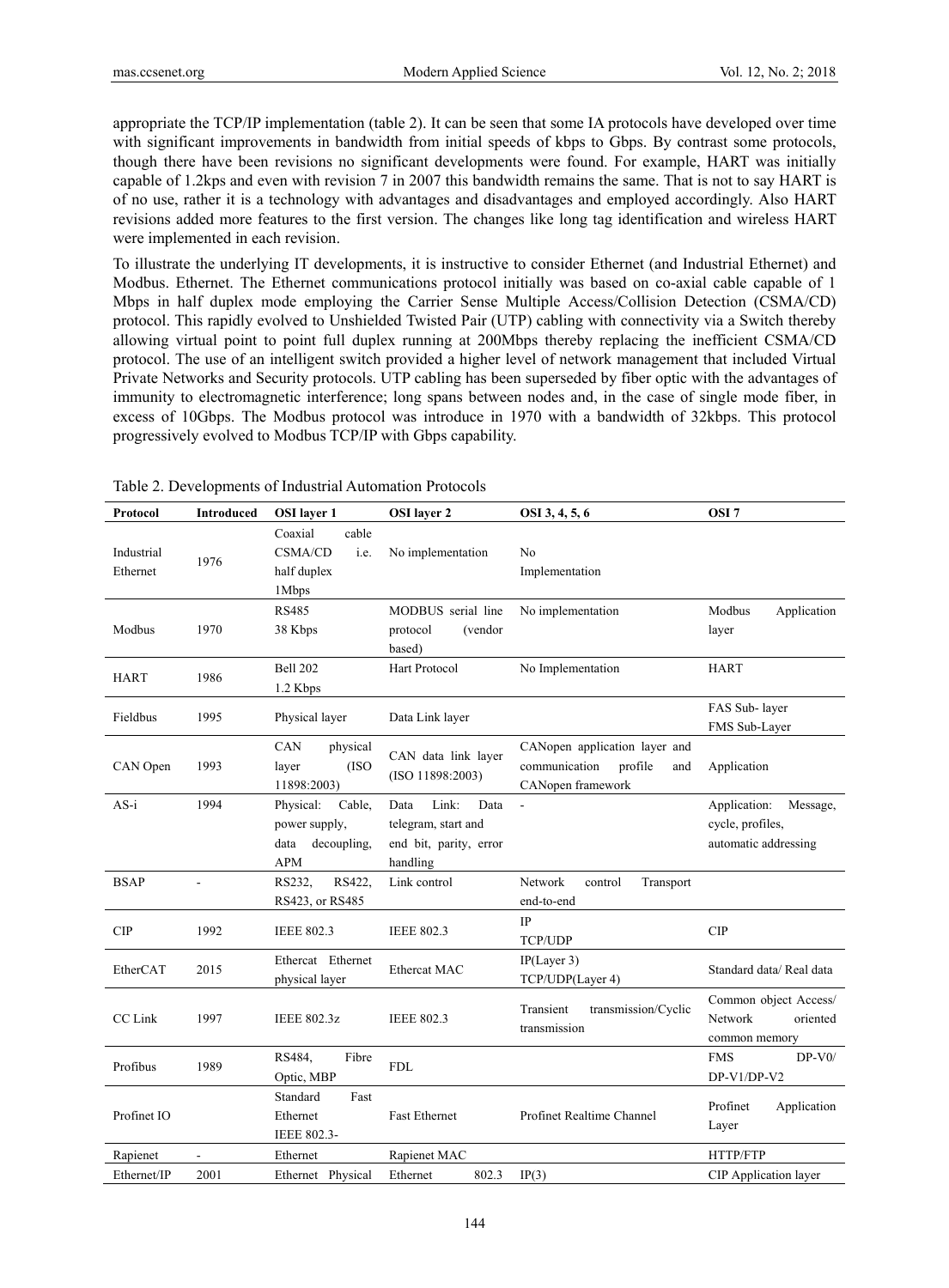|                          | layer             | MAC/LLC                   | TCP, UDP $(4)$              |        |
|--------------------------|-------------------|---------------------------|-----------------------------|--------|
|                          |                   |                           | CIP Message Routing, (5)    |        |
|                          |                   |                           | $CIP$ data management $(6)$ |        |
|                          |                   |                           | IP, ARP, RARP(layer 3)      |        |
| Modbus<br>1999<br>TCP/IP | Ethernet Physical | Ethernet, CSMA/CD,<br>MAC | TCP (layer 4)               | Modbus |
|                          | Layer             |                           | Modbus $(5&6)$              |        |

To illustrate the underlying IT developments, it is instructive to consider Ethernet (and Industrial Ethernet) and Modbus. Ethernet. The Ethernet communications protocol initially was based on co-axial cable capable of 1 Mbps in half duplex mode employing the Carrier Sense Multiple Access/Collision Detection (CSMA/CD) protocol. This rapidly evolved to Unshielded Twisted Pair (UTP) cabling with connectivity via a Switch thereby allowing virtual point to point full duplex running at 200Mbps thereby replacing the inefficient CSMA/CD protocol. The use of an intelligent switch provided a higher level of network management that included Virtual Private Networks and Security protocols. UTP cabling has been superseded by fiber optic with the advantages of immunity to electromagnetic interference; long spans between nodes and, in the case of single mode fiber, in excess of 10Gbps. The Modbus protocol was introduced in 1970 with a bandwidth of 32kbps. This protocol progressively evolved to Modbus TCP/IP with Gbps capability.

#### *3.2 IA Systems*

An IA system is considered as a portfolio of devices to achieve some form of process control. It is possible to categorize IA systems into generations based on IT developments available at that time (table 3). At the time of the first generation low cost microprocessors were available. A microprocessor is a generic device that is made application specific by programming. In effect a microprocessor can be programmed to act as a control device, use a spreadsheet or database etc. Hence the economies of scale drove unit cost down. First generation IA systems were based on simple Proportional, Integral and Derivative (PID) controllers and ruggedized microprocessor based Programmable Logic Controllers (PLC) using simple ladder logic as the programming language. However, these were largely discrete controllers. IA systems expanded in both complexity and scope through these generations to include Distributed Control Systems (DCS's) and Supervisory Control and Data Acquisition (SCADA). A DCS has a centralized supervisory control with associated distributed but integrated autonomous controllers allowing for remote monitoring and supervision available because of advance in IT. The IT developments outlined above were the basis of SCADA that employs remote controllers, networked communications, ability to make controller set point changes etc. SCADA itself has been characterized by generational developments variously referred to as standalone or monolithic with no networking to distributed with rudimentary networking but substantial vendor based; to networked based on the OSI model.

## *3.3 IA Systems – Next Generation*

The fifth generation of IA systems may be associated with IT developments both on and over the horizon that include: Cloud Computing, Cyber Security and Internet of Things (table 3). This list is by no means complete. The use of Open Systems and wide spread interconnectivity has resulted in cyber-attacks on industrial systems (Anon., n.d.), (Anon., n.d.), (Anon., n.d.) (PREDIX GE, n.d.), (Anon., 2017), (Emerson Process Management –, n.d.). Early computers were mainframes with the end user having a keyboard and screen (a thin client) – all computation and storage was resident in the mainframe. The PC gave all computation and storage to the end user but with no means of communication between devices. IT developments led to Local Area Networking (LANs) and Wide Area Networking (WANs) based on TCP/IP with increasing performance. This allowed computation and storage to be resident in networked (meshed) devices resident in the 'cloud' and hence back to low cost thin clients for the end user. However, the main consideration here is the IT developments are of necessity convergent. Responses to these IT technologies include: General Electric (GE) Predix and Siemens MindSphere. Predix is a cloud based open system or platform in which end users can develop their own apps as the basis of a wide range of industries that include not only IA but also aviation, asset management etc. In effect Predix provides a platform that houses development tools and methodologies. The Predix cloud is defined as a layered architecture consisting of: data infrastructure, cloud foundry and services that include assets, analytics, data, security and operations. MindSphere is also a cloud based system that is also a development platform with secure communications. MindSphere consists of Edge Services (Asset management, edge communications and edge management) that interact with Edge device i.e. modular edge rung time interfacing with Edge apps. Regardless of how IA is categorized there can be no doubt that IT is responsible for major technical developments – a process that is likely to continue (Yokogawa Electric Corporation, n.d.), (Anon., 2017).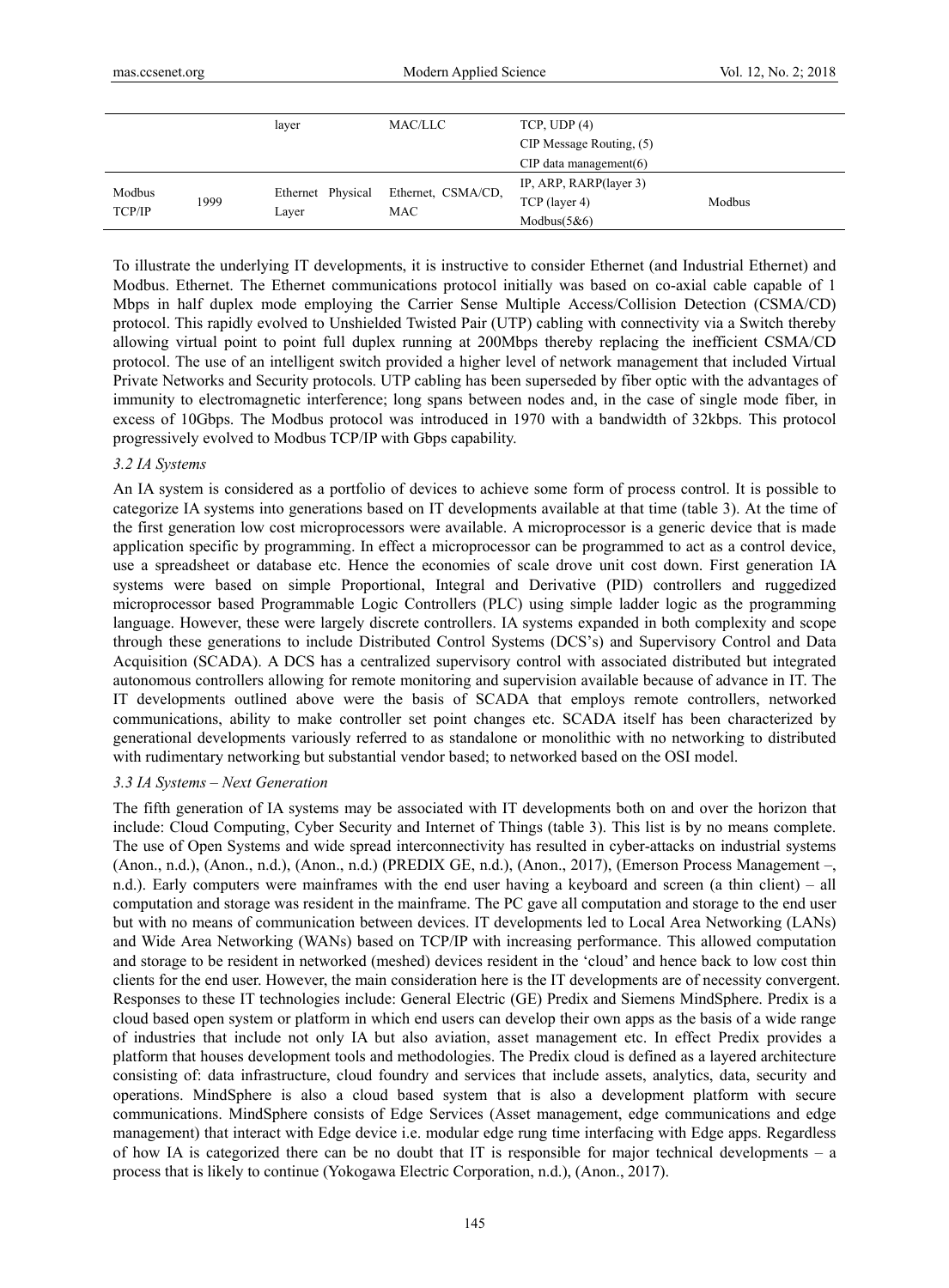| <b>Generation</b>                                      | <b>Advantages</b>                                  | <b>Disadvantages</b>                             |  |
|--------------------------------------------------------|----------------------------------------------------|--------------------------------------------------|--|
| First                                                  | Simple Logic Programming and Connection            | No expansion provisions                          |  |
| (PLC)                                                  | methods                                            | No universal I/O - either analogue or digital    |  |
|                                                        | One-to-One communication                           | No safety features included                      |  |
|                                                        | More expanding possibilities than first generation | Common platform for all types loops like fire    |  |
| Second                                                 | Human Machine Interface(HMI) concepts              | and gas, process, analytical, or different types |  |
| (DCS&SCADA)                                            | Universal I/Os                                     | of plants etc.                                   |  |
|                                                        | Compact Hardware                                   | Third party software add-ons are limited         |  |
|                                                        | Moved close to software than hardware.             | Upgrades are costly                              |  |
| Third                                                  | Dedicated software for critical applications       | Many software in the market for similar          |  |
| (Factorytalkbatch, RefineryWise &<br>Sequence Manager) | Safety concepts became as prime focus              | applications, difficulty in selection            |  |
|                                                        | Advanced communication methods established         | No access or control in sensors and actual       |  |
|                                                        |                                                    | physical instruments.                            |  |
|                                                        |                                                    | No remote calibrations concepts                  |  |
|                                                        | Remote Calibration facility                        | Customisation is limited                         |  |
| Forth                                                  | Interface between system and device                | Very costly upgrades/updates                     |  |
| (FDM, PRM & AMS)                                       | Adaptability of different protocols                | Unauthorised operations are costly               |  |
|                                                        | Big freedom for add-on software                    |                                                  |  |
|                                                        | Open platform                                      | Cannot be defined as a single system             |  |
| <b>Next</b>                                            | Software oriented developments                     | Costly                                           |  |
| (Predix & MindSphere)                                  | Versatile for any application                      | Developers required. Not a ready to go           |  |
|                                                        |                                                    | programs.                                        |  |

#### Table 3. Generations of IA systems

## **4. Discussion**

This paper has outlined the developments in Information Technology and categorized them to assist with their analysis – integrated circuits, communications, software engineering and user interfaces. Significantly each subset has had a convergent and mutual amplification effect on each other. Increasing levels of integration led to developments in software engineering and more advanced user interfaces – all of which needed great levels of computational ability. Arguably key points were the development of the microprocessor as a generic device that could be made application specific by means of software along with the universal acceptance of the OSI based TCP/IP communication stack. Being open had the effect of driving down development and device costs. All these impacted on IA. Within IA there are many different communication protocols an analysis of which has shown that some evolved over time to encompass IT developments whereas others remained technically relatively static. In the case of IA systems this paper shows how the generations are reflective of the developments in IT. IT developments have been referred to as over the horizon and on the horizon. However, it is difficult to determine which technology moves from over to on the horizon. For example, the Internet of Things which was first introduced about a decade ago was at one point on the horizon but failed at that time to be widely accepted and deployed. However, a number of IT developments are clearly on the horizon and include: Cyber security, cloud computing and Internet of Things. IA systems have responded to these advances with similar but competing systems and platforms (American Psychological Association, 1972).

## **References**

American Psychological Association. (1972). *Ethical standards ofm psychologists.*

APG, H., n.d. *A CAN OPEN USER GUIDE.* s.l.:s.n.

Automation, R. T., n.d. *Real Time Automation, "An Overview of EtherNet/IP".* s.l.:s.n.

Blaise Barney, L. L. N. L., n.d. *Message Passing Interface.* s.l.:s.n.

- Carlos Rojas, P. M., n.d. , "Guidelines for Industrial Ethernet Infrastructure Implementation:. *A Control Engineer's Guide"*.
- Lin, Z. H., & Stephanie, P. (2013). An inside look at industrial Ethernet communication protocols. Retrieved from http://www.ti.com/lit/wp/spry254/spry254.pdf
- *MindSphere in action Our open IoT operating system*, MARCH. (2017). Retrieved from https://www.siemens.com/investor/pool/en/investor\_relations/financial\_publications/speeches\_and\_presenta